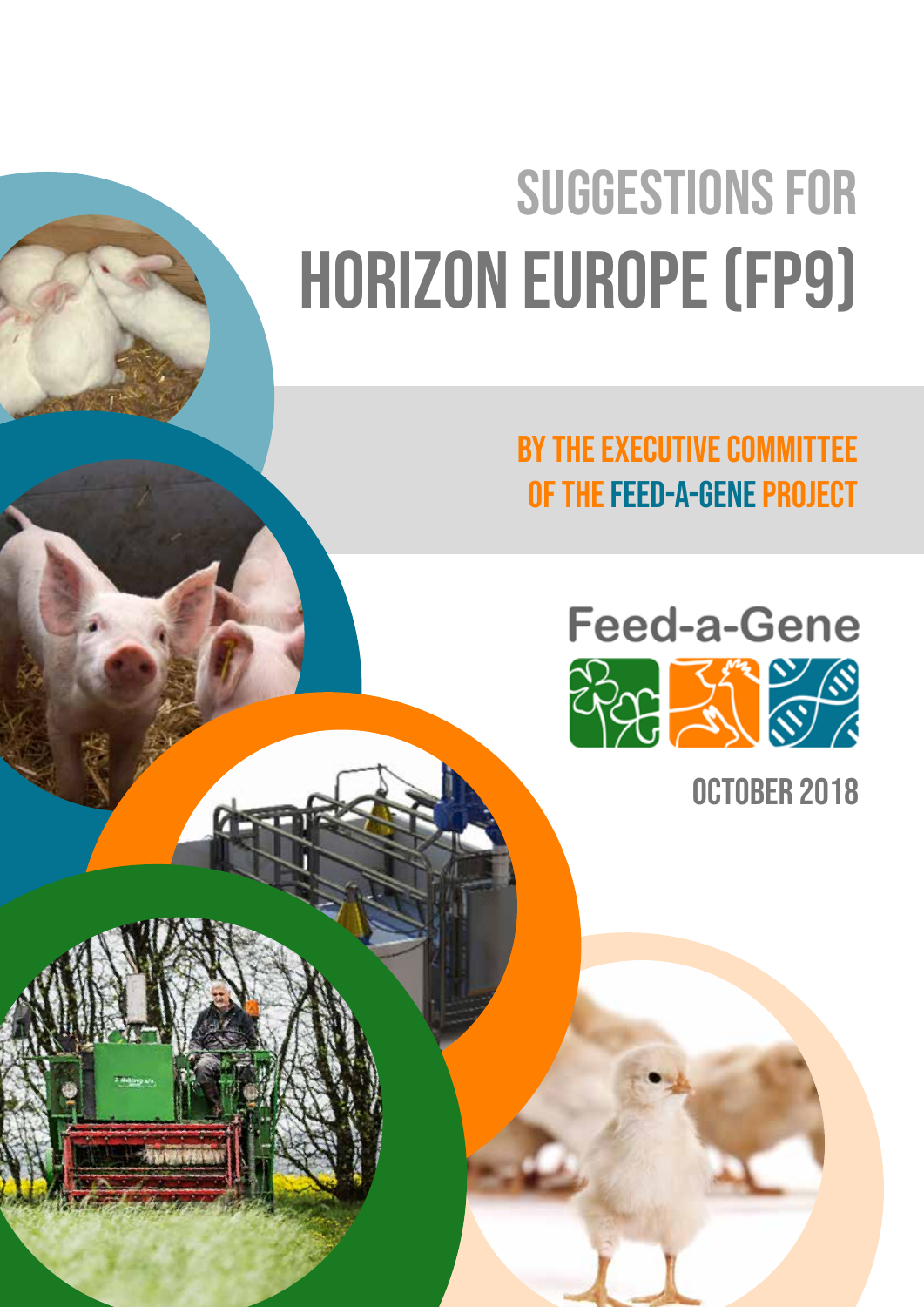## some thoughts about project development and execution

Feed-a-Gene is a Horizon 2020 project funded under the call for sustainable food security. The objective of the project is to "Adapt the feed, the animal and the feeding techniques to improve the efficiency and sustainability of monogastric livestock production systems". This short note expresses the views and opinions of the Executive Committee of the Feeda-Gene project on what we feel as important topics to be addressed in the next framework program Horizon Europe.

the project and to ensure societal uptake and impact, we feel that the objective (and object) of future projects should be focused and question-oriented, which should be addressed at different levels. The innovation potential of projects could be improved by allowing future projects to be somewhat "open-ended" (in terms of ideas and resource allocation) based on new insights and results obtained during the first years of the project.

Ensuring a sustainable food supply in Europe is a complex issue and calls for a multidisciplinary and multi-actor approach. To facilitate integration within

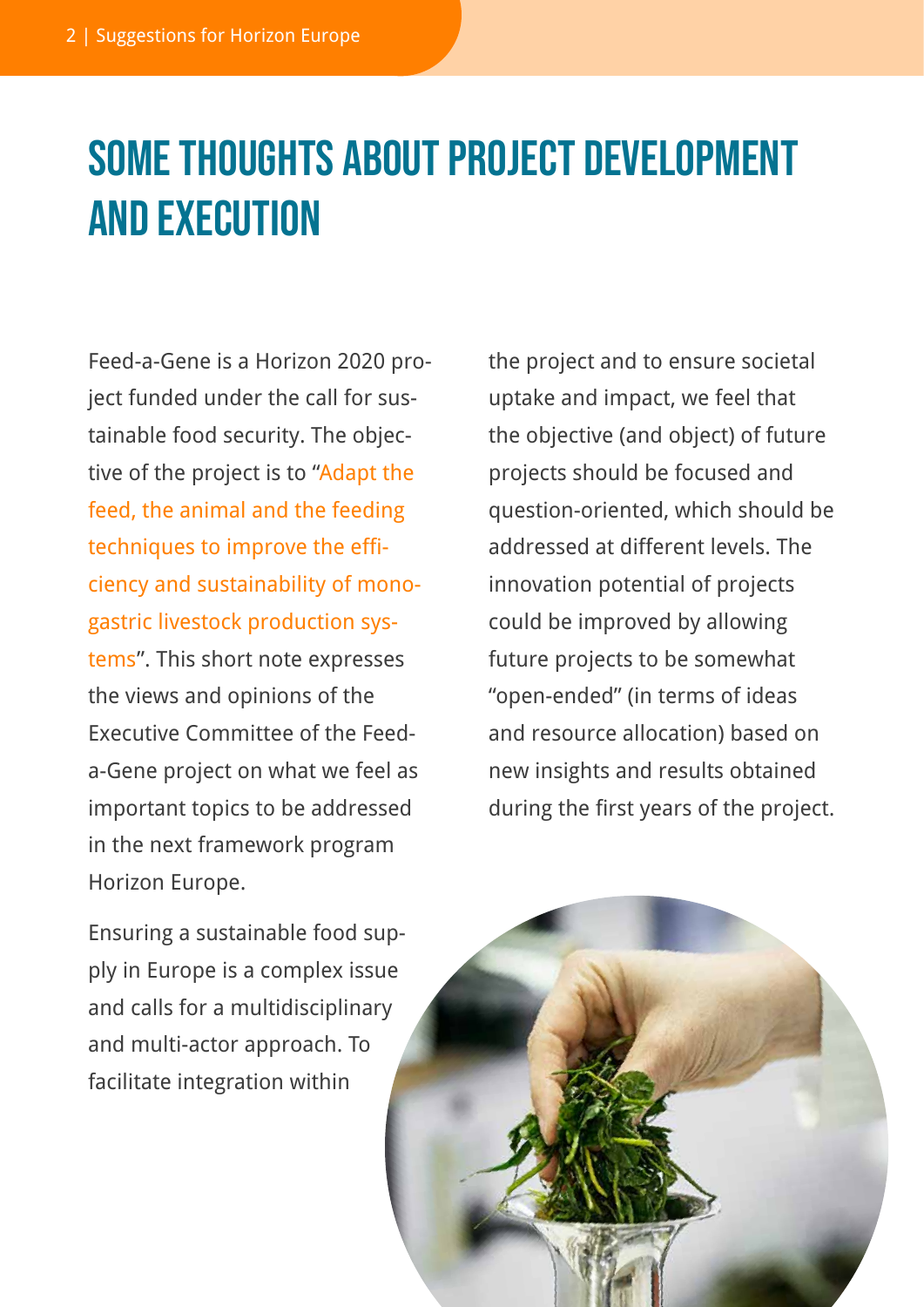## Diversification of feed resources: from one to many

Increasing the protein autonomy in Europe and development of the circular bioeconomy are important issues in terms of food security and environmental impact. Technological processes can be used to produce multiple feed ingredients with different chemical, functional, and nutritional properties from a single source (e.g., separation of different fractions of European grown soybean or rapeseed meal, or "cracking" of green biomass). The diversification of feed resources from a single source provides a great potential to make better use of the source material because the different end-products can be used in different segments of food and feed chains, and would allow to reinforce the role of livestock as

converters of byproducts. The process of fractionation is, of course, not new (e.g., oilseeds are cultivated to produce oil for human consumption or as biofuel and oilseed meals for animal nutrition). However, to make efficient use of the raw material and of the land on which it is cultivated, a chain-approach is required in which the different agronomical, technological, and nutritional aspects are addressed through all dimensions of sustainability.

#### Expected impacts

- **D** INCREASED PROTEIN AUTONOMY IN **EUROPE**
- **D** OPTIMIZED USE OF BIOMASS (AND OF the arable land on which it is cultivated) in different segments of the food chain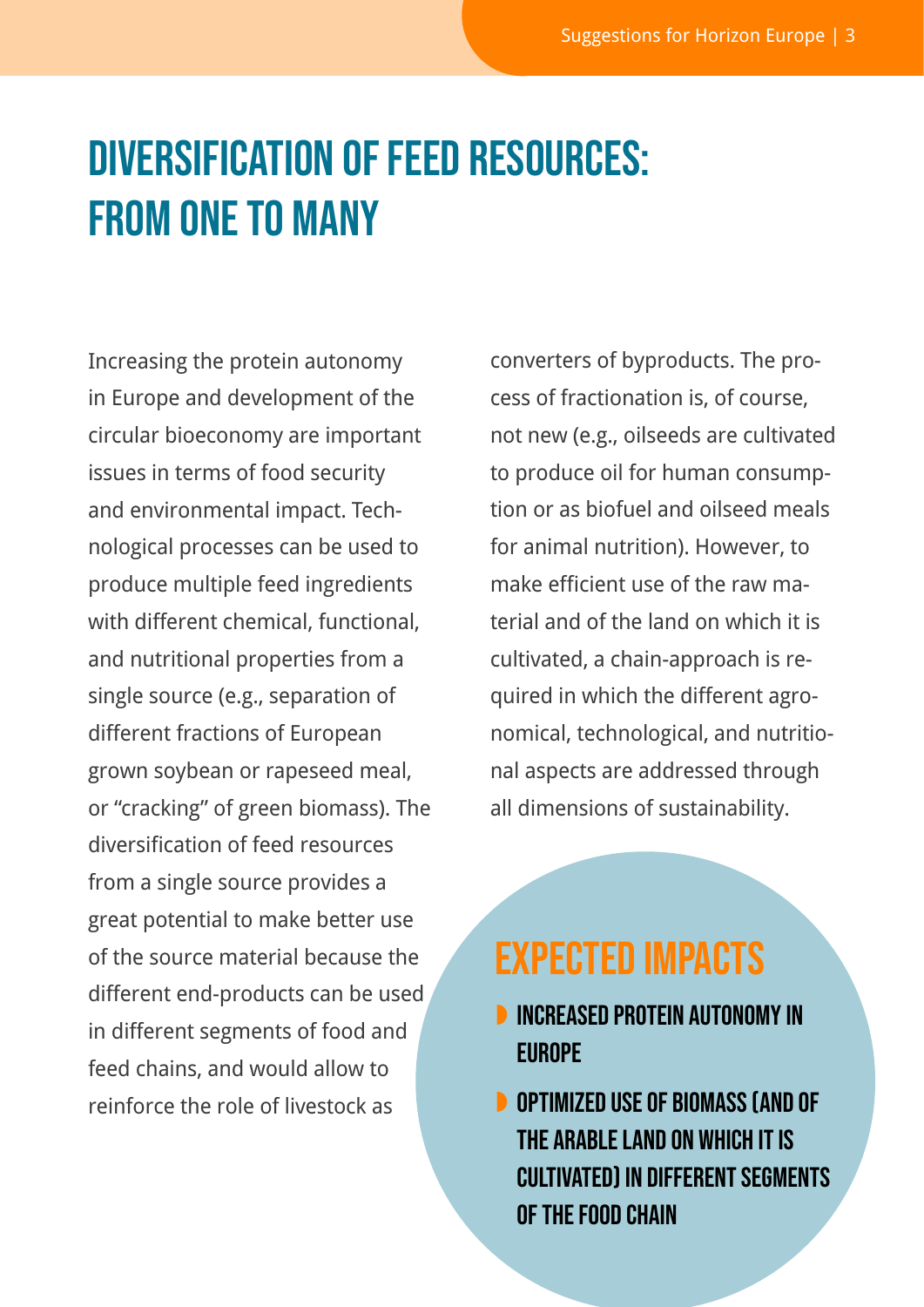## Data analysis and modeling: where black meets white

We have entered an era in which our capacity to observe is increasing exponentially. This ranges from very basic aspects of biology (e.g., gene sequencing and gene expression) to phenotypic and phenomenological observations on (groups of) individual animals and on livestock production systems. Data analysis techniques such as data mining identify patterns and structures in very large datasets that can be used for predictive purposes. These techniques consider the object of study somewhat as a black box, which contrasts with mechanistic modeling approaches in which knowledge of underlying biological mechanisms is used to simulate and understand the behavior of a system. Both approaches have advantages and limits. Mechanistic models provide detailed and knowledgeable understanding of the biological responses in situations and conditions under which the model was developed. Although mechanistic models use data for model evaluation, they lack the capacity to accommodate very large and diverse datasets. Data mining do not provide biological explanations, but can provide good predictions, even in situations that were not encountered before. Integration of both approaches provides an opportunity to accommodate knowledge of biological phenomena (through mechanistic modeling) with the predictive and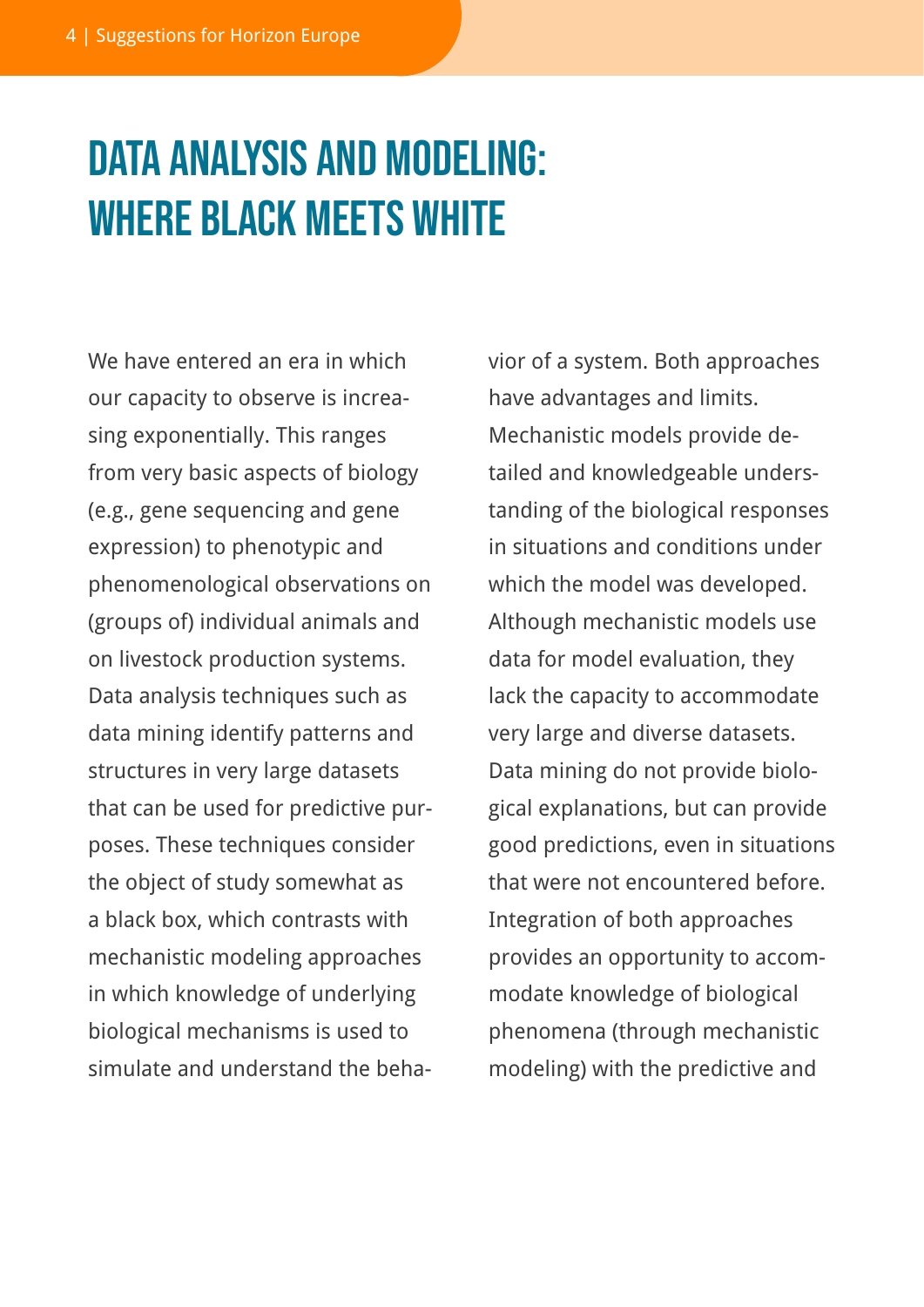analytical capacity (through data mining) using very large data sets. It will fill the gap between the physiological description of known mechanisms, and the need to analyze the performance of very large numbers of animals in very diverse production systems. It will allow detecting deviations from predictions (based on known mechanisms) to provide appropriate solutions and to manage the animal according to its potential (e.g., through precision livestock management) and to predict performance of future progeny based on combinations of parental genomes that are not yet observed.

#### Expected impacts

- **A BETTER UNDERSTANDING OF THE** biological bases of variation **AMONG ANIMALS**
- A biologically more solid basis to analyze and predict animal performance that can be used in breeding programs to select animals for diverse livestock **SYSTEMS**

120

Duration (day)

140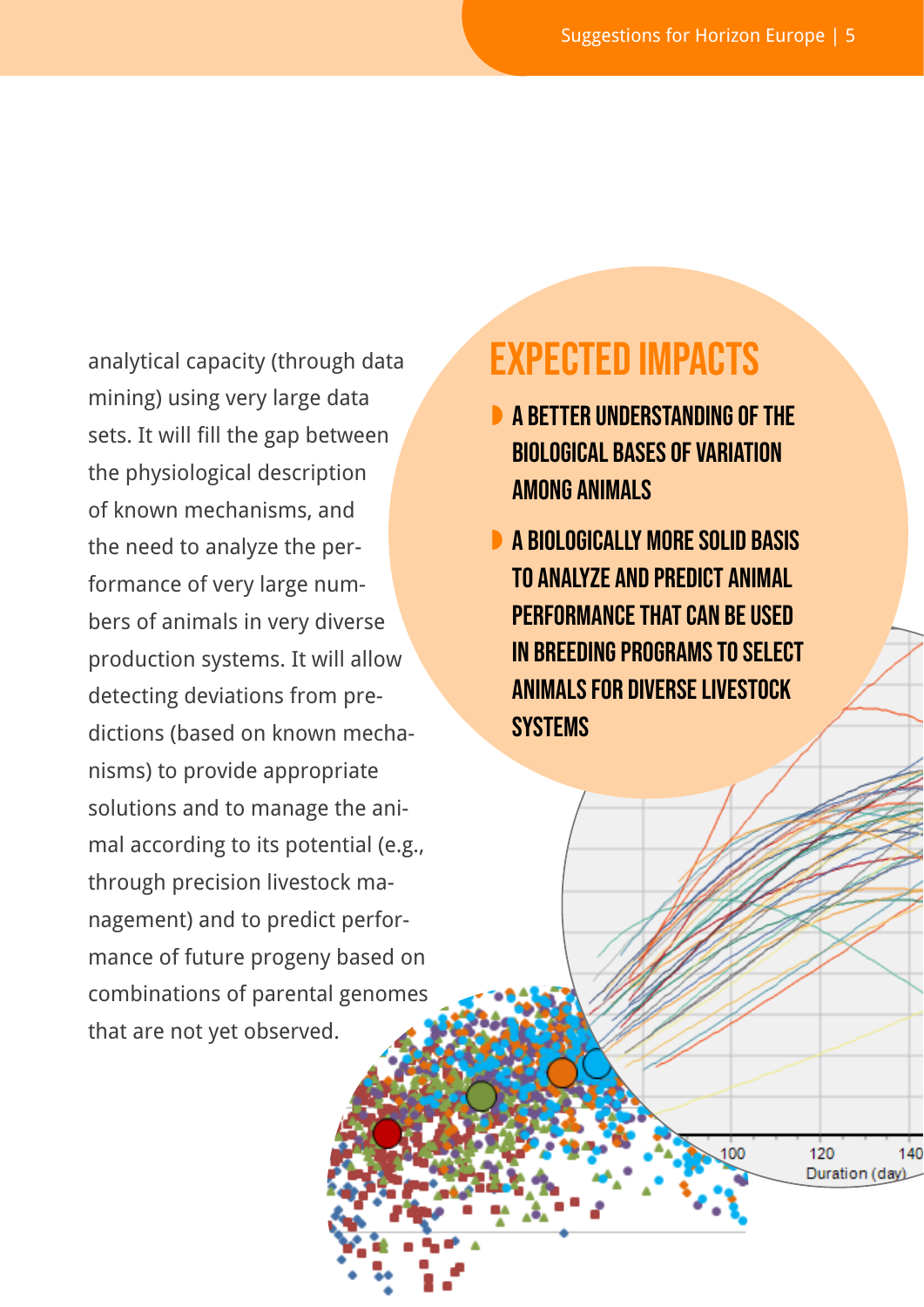## Integration of technologies to improve the sustainability of livestock production **SYSTEMS**

The rapid development of sensors and monitoring technologies provides an opportunity for livestock production. Precision livestock farming relies on data from various sources, which are analyzed and integrated, resulting in recommendations and automated control actions in livestock management (e.g., feeding, medication). Precision livestock farming has a great potential in terms of resource utilization, feed costs, and environmental impact. It also considers animals more as individuals and less as one-of-a-group. This is already the case for larger animals such as cattle and pigs, and it is likely that this will be the case for smaller animals in the future as well.

Developments in precision livestock farming have focused mostly on a specific area (e.g., feeding or health management), but the diversity of information that can now be obtained from animals and from their environment calls for a more integrated approach. Precision livestock farming also changes the existing selection paradigm, which considers the animal's environment as fixed, and not tailored to the animal's individual needs. Integrating information from the animal's background (e.g., through genetic relationships or genomics data) with information on the animal and its environment originating in real time from sensors and monitoring technologies can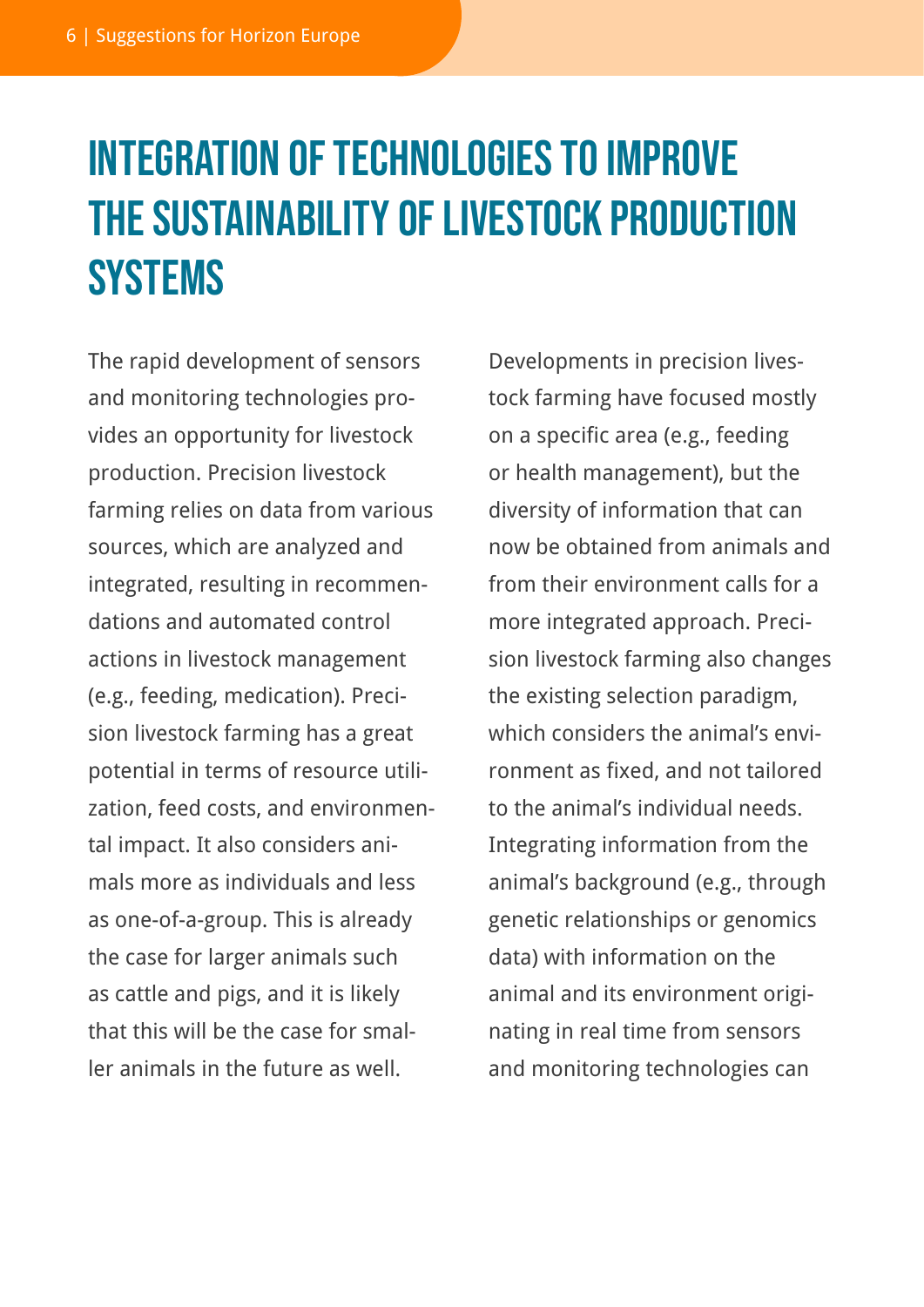be used to develop personalized nutrition and care for animals. A multi-actor approach in which different elements of precision livestock farming systems are integrated, further developed, and demonstrated is required. Actors should include researchers, industry, farmers, and citizens. Trade-offs between the benefits of precision livestock farming (e.g., improved resource efficiency, reduced environmental impact, personalized animal nutrition and care) and limitations (e.g., acceptance by farmers, perception of citizens) should be addressed.

#### Expected impacts

- **REDUCED USE OF RESOURCES** (e.g., feed, medication) in livestock production and lower environmental impact
- **D** IMPROVED ANIMAL WELFARE by addressing the different dimensions of the animal's individual needs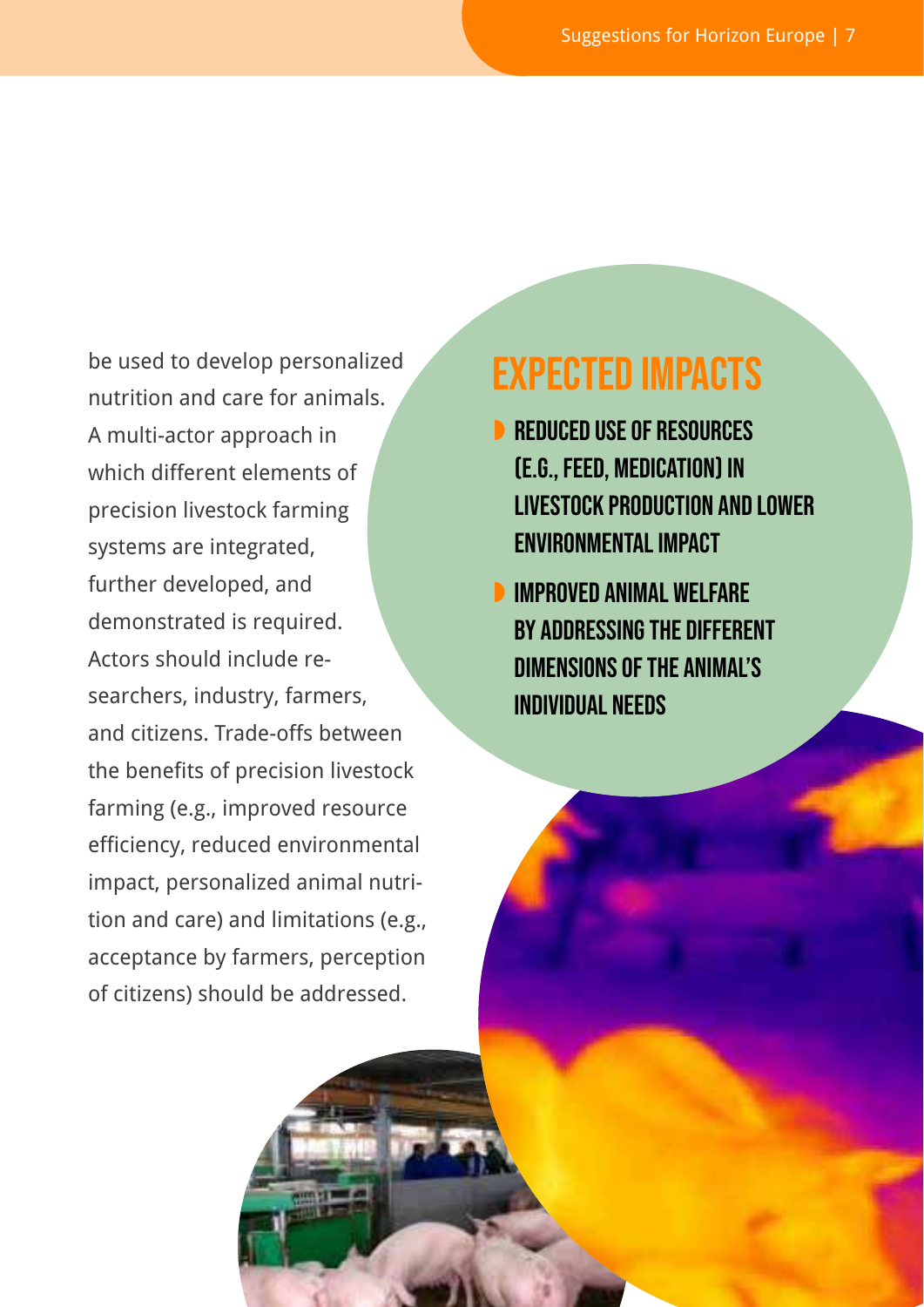## Robustness and efficiency when there is no "one-size-fits-all"

Variation among animals and livestock production systems, differentiation of products, and segmentation of markets are important aspects of a sustainable supply of animal-derived products. This variation, differentiation, and segmentation is managed at different levels and by different stakeholders. For example, variation among animals is managed by genetic programs and by management practices of the farmer, while variation in products and markets is managed by farmers, retailers and consumers. Efficiency and robustness are nowadays seen as important aspects of a system, but having efficient and robust elements in a system (e.g.,

animals) does not necessarily mean that the livestock production system as a whole is efficient and robust (e.g., to fluctuations in market conditions). In addition, efficiency and robustness at the animal level are often considered for a specific trait, and this efficiency and robustness cannot necessarily be extrapolated to other traits. To understand how efficiency and robustness are carried over from one level to another, a limited number of existing and contrasted livestock production systems should be analyzed as case studies. Proposals should address efficiency and robustness at all levels of the system (i.e., from markets and products arising from the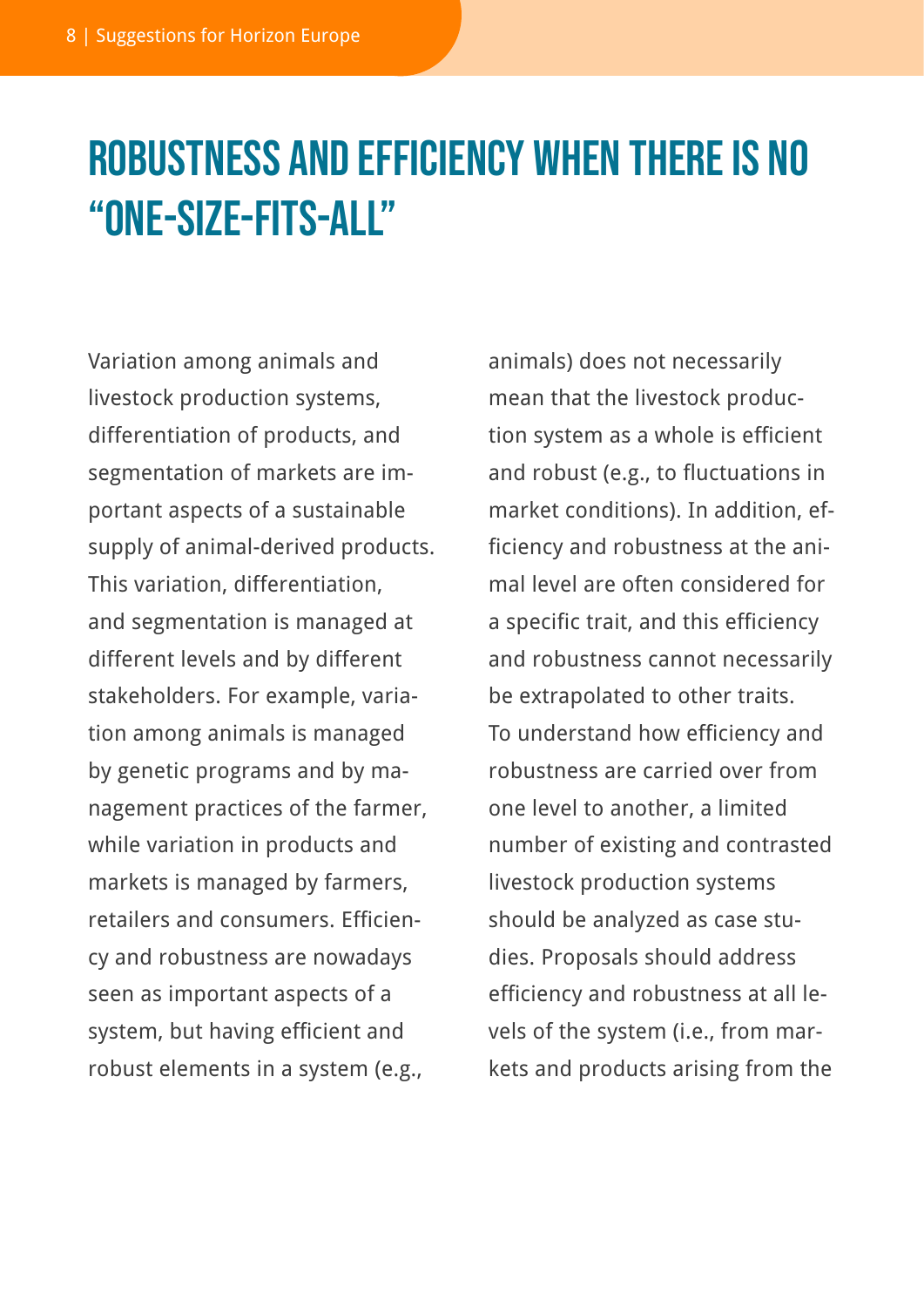systems down to its constitutive elements such and animals, feed, arable land, and labor).

### Expected impacts

- **D** IDENTIFICATION OF AREAS IN WHICH the existing case-study systems can be made more efficient and **ROBUST**
- A solid understanding to propose and design novel (elements of) livestock production systems